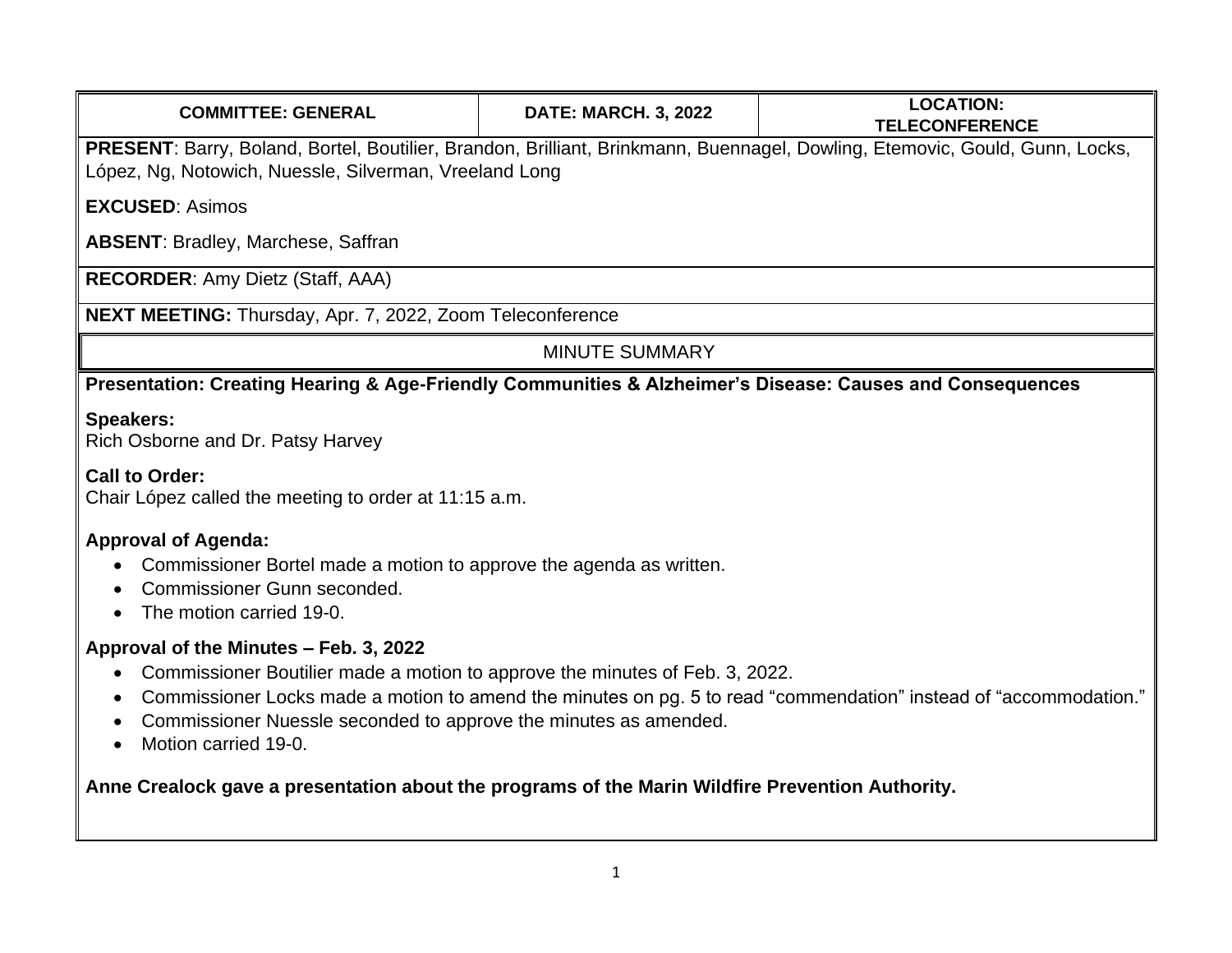#### **Open Time for Public Expression on Matters not on the Agenda:**

• Kara Connors, County of Marin Senior Program Coordinator for Suicide Prevention, introduced herself and gave information about the Men and Boys group, looking at mental health across the lifetime.

#### **Announcements:**

None

### **Nominating Committee:**

• Commissioner Vreeland Long announced the Nominating Committee will make nominations for officers on the Commission. Nominating Committee will submit the nominations in Apr. and nominations from the floor will be taken at that time. Commission will vote on officers at June meeting.

# **Aging and Adult Services Report:**

Director Lee Pullen reported on the following:

- The California Senior Legislature applications have been distributed to the commission and the community, due Mar. 31. The commission will vote as to who will fill the two positions.
- The Area Plan update for fiscal year 22-23 is in progress. The draft will go the Planning Committee next week. The Public Hearing for the Area Plan update will be held Apr. 4, 2022.
- As part of a group of California Directors of AAS, he will be going to Washington DC for the annual US Aging Policy briefings and meet with members of Congress.
- Jenay Cottrell is interviewing candidates for the Unit Supervisor of the Information and Assistance team.

# **Aging Action Initiative (AAI) Report:**

Teri Dowling reported on the following:

- The steering committee met last month to identify the following high priority issues for a meeting with the Board of Supervisors: housing, social connection and caregiving. AAI will share information about this meeting with the Chair to distribute to the commission.
- Will hold two candidate forums: 1. Board of Supervisors: Apr. 12; 2. State Assembly: May 3. Hope commission will join as co-sponsors.
- Contract for Integrated Aging Services Study is in process of approval by the Board of Supervisors.

# **Chair/Vice Chair/Secretary Report:**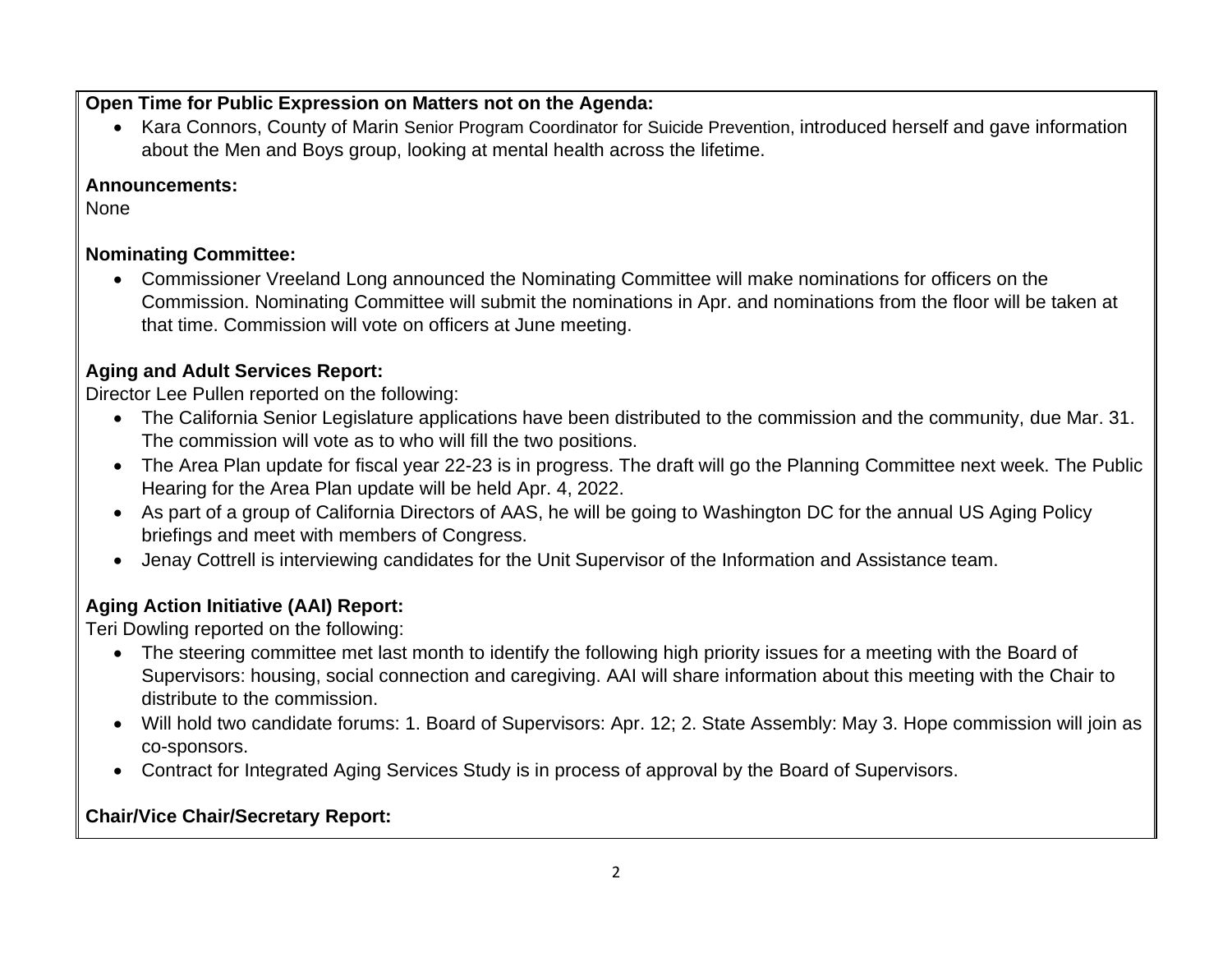#### **Chair Report:**

Chair López reported on the following:

- The Executive Committee reviewed three proposal outlines for the May Health Forum. Commissioner Etemovic, Commissioner Locks, Commissioner Vreeland Long and Chair López will meet to recommend a proposal and move things forward.
- There will be an Age-Friendly forum on Mar. 23 from 10:30-11:45 a.m.
- Commissioner Locks asked that the Chair report be sent out with the other meeting documents prior to the next meeting.

### **Vice Chair Report:**

Vice Chair Silverman reported on the following:

- There will be a presentation on earthquake preparedness tonight in Tam Valley.
- Commissioners Brandon and Silverman met with Supervisor Moulton-Peters.
- AAI's Inform and Connect presented on the digital divide. Recommended that the commission look at this issue.
- Bylaws committee meeting weekly. Chair López will be checking with County counsel if there are items that need review.

### **Secretary Report:**

Secretary Barry reported on the following:

- Updated commission calendar.
- Working with a graphic designer re: commission logo.
- Communications sub-committee is reviewing mission statement.

# **Action Item: Approval of Resolution to Continue Online Meetings**

- Discussion: the wording of the resolution should be amended. Chair López made a motion to approve this change. Commissioner Bortel made a motion to approve the resolution to continue online meetings.
- Commissioner Silverman seconded.
- Votes in favor: 18
- Vote opposed: 1

# **Commissioner Updates (Commissioners appointed by the Cities & Towns):**

Boland (Town of Corte Madera)

• Listed programs of Age-Friendly Corte Madera, including an in-person celebration of those turning 90 and 100 years old.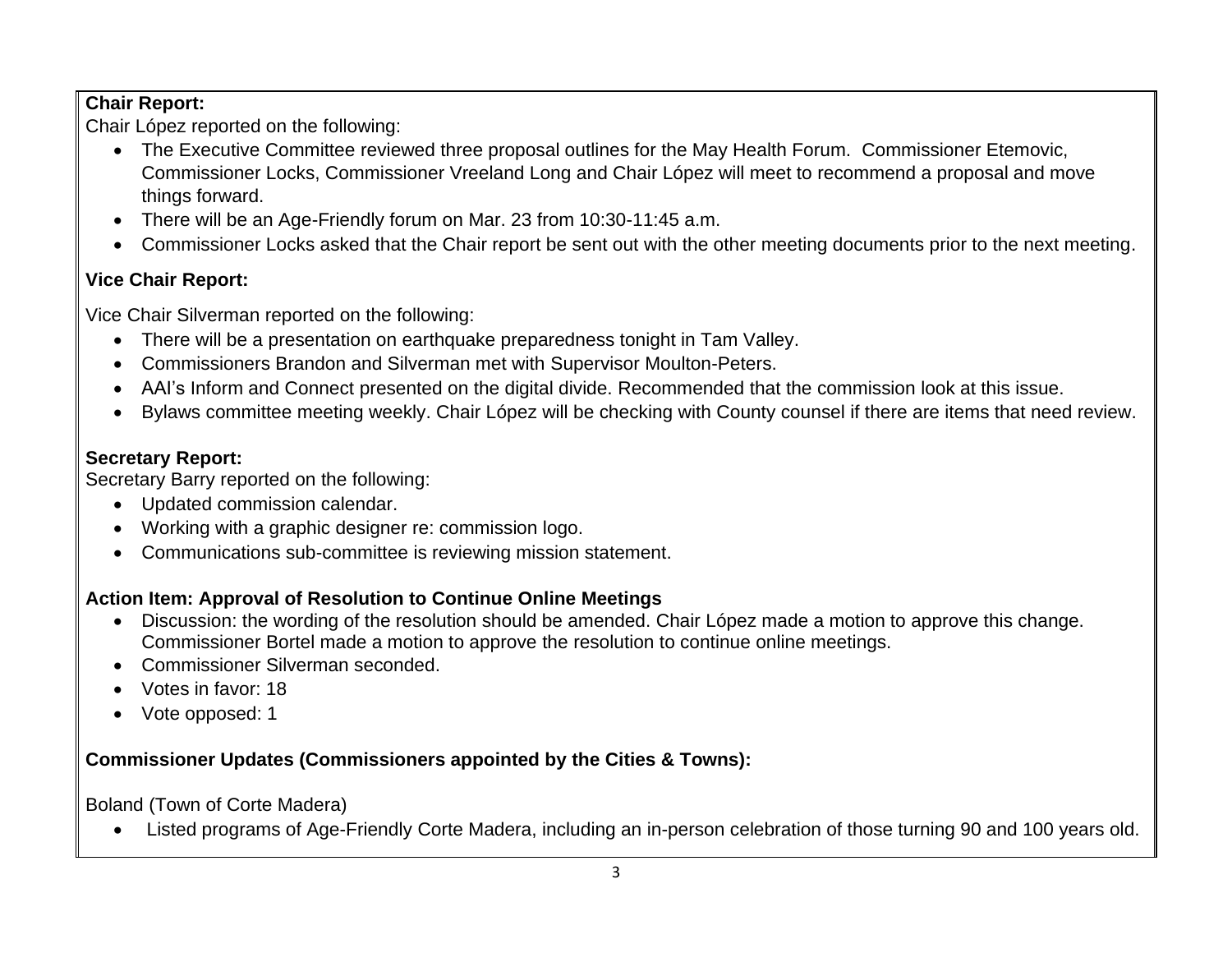Boutilier (City of Sausalito)

• None

Bradley (Town of Belvedere)

• None (absent)

Brilliant (City of Mill Valley)

• Housing Element under discussion in Mill Valley. There is pushback from residents anywhere housing is proposed.

Buennagel (Town of Fairfax)

• Age-Friendly Fairfax continuing to host Breakfast with Friends at Barefoot Cafe; had a celebration for those 90 and older; asked that commissioners make other older adults aware of Marin Wildfire Prevention Authority grants.

Dowling (Town of Ross):

• Holding an in-person meeting in late May to focus on disaster preparedness with MCIL, focusing on older and adults and persons with disabilities. Ross hiring a consultant to focus on Housing Element.

Gould (Town of Tiburon)

• The Town Council hired a consultant that works with Digital Marin to explore Telecom issues.

Locks (City of San Rafael)

• There is discussion around the Housing Element and potential housing sites. Spoke to the importance of low- and median-income homes for people.

Saffran (Larkspur)

• There has been publicity and discussion regarding Project Homekey in Larkspur.

Vreeland Long (City of Novato)

• Will work to put commission meetings and presentations on Novato website. Requesting a meeting with Margaret Todd Senior Center to learn more from constituents around what older adults are interested in.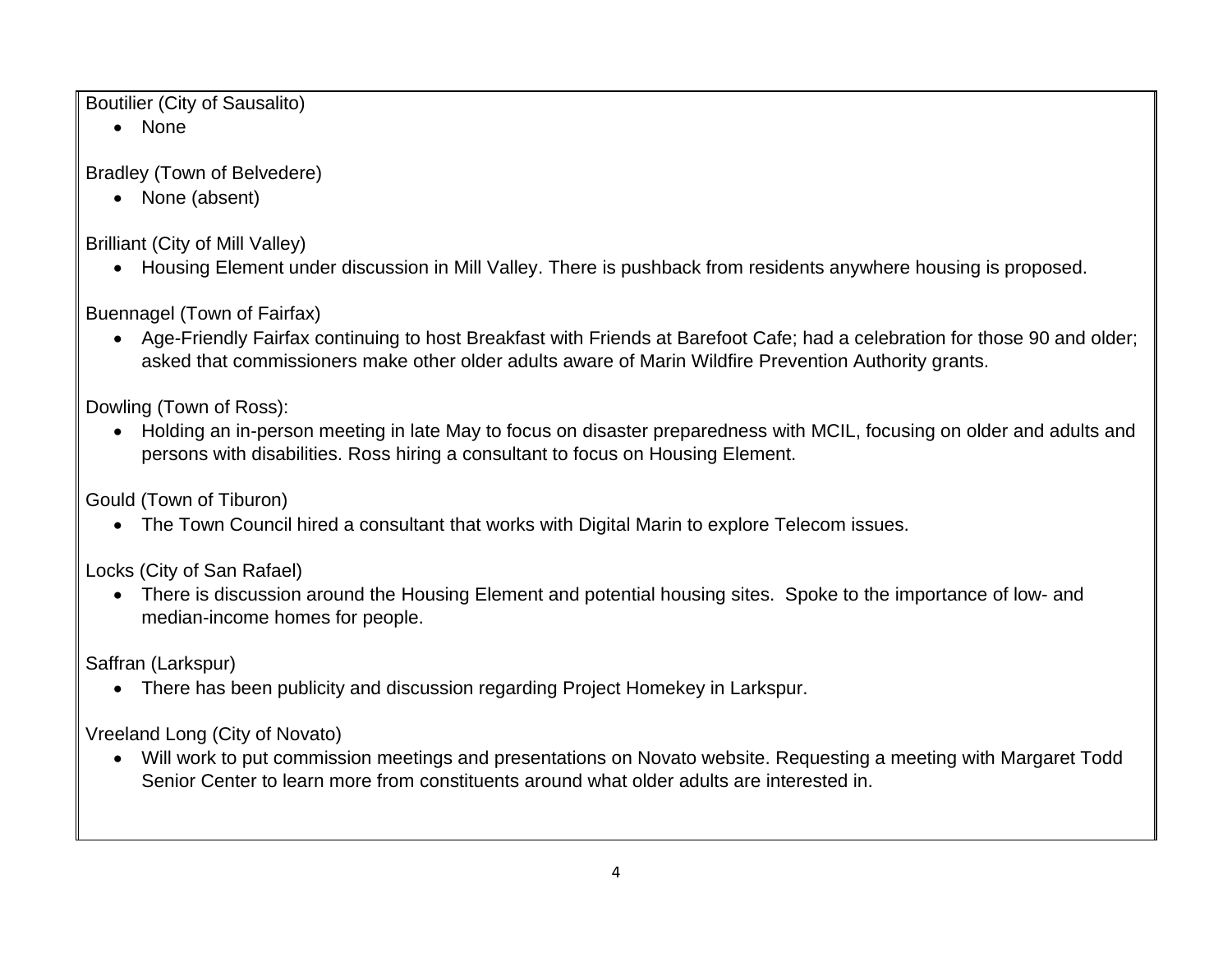# **Committee/Reports & Chairs:**

Executive Committee: Diana López

• None

Health and Nutrition: Jasmina Etemovic:

• At Feb. meeting, there was a presentation on Living with Alzheimer's that 42 people attended. Next meeting on Mar. 3, there will be a presentation on family caregiving. Working to focus more on nutrition in the future. Will be stepping down as chair and from commission in June.

Housing and Transportation: Sylvia Barry

• At Mar. 16 meeting, there will be a presentation by the developer of Miller Point in Belvedere. Petaluma recently approved an age-friendly housing design ordinance. Will invite someone to speak about it.

Legislative: Lisa Brinkmann

• Bill watch sheet is up to date. San Francisco did a study and will have an initiative on homelessness, with a focus on older adults. Sen. McGuire will speak at Apr. 16 meeting.

California Senior Legislature (CSL): Allan Bortel/Lisa Brinkmann

• Brinkman: The CSL has had most of its bills picked up. Senior Rally Day on May 3 will be held virtually. Going into election cycle for CSL representatives. Commissioner Brinkman will not be reapplying.

Planning: Girija Brilliant

• Meeting Mar. 10 to review Area Plan.

Equity, Outreach and Advocacy (EOC): Wendy Nuessle

• There was an Ally and Advocacy meeting in Feb. On Feb 22, the Advocacy Subcommittee met, will continue to advocate with the Housing Element process. Looking to move more into social connections. Apr. 21 presentation by Indigenous Healing Center.

### **Age-Friendly Update (López)**

• Forum on employment over 50. All forums are uploaded on age-friendly YouTube council